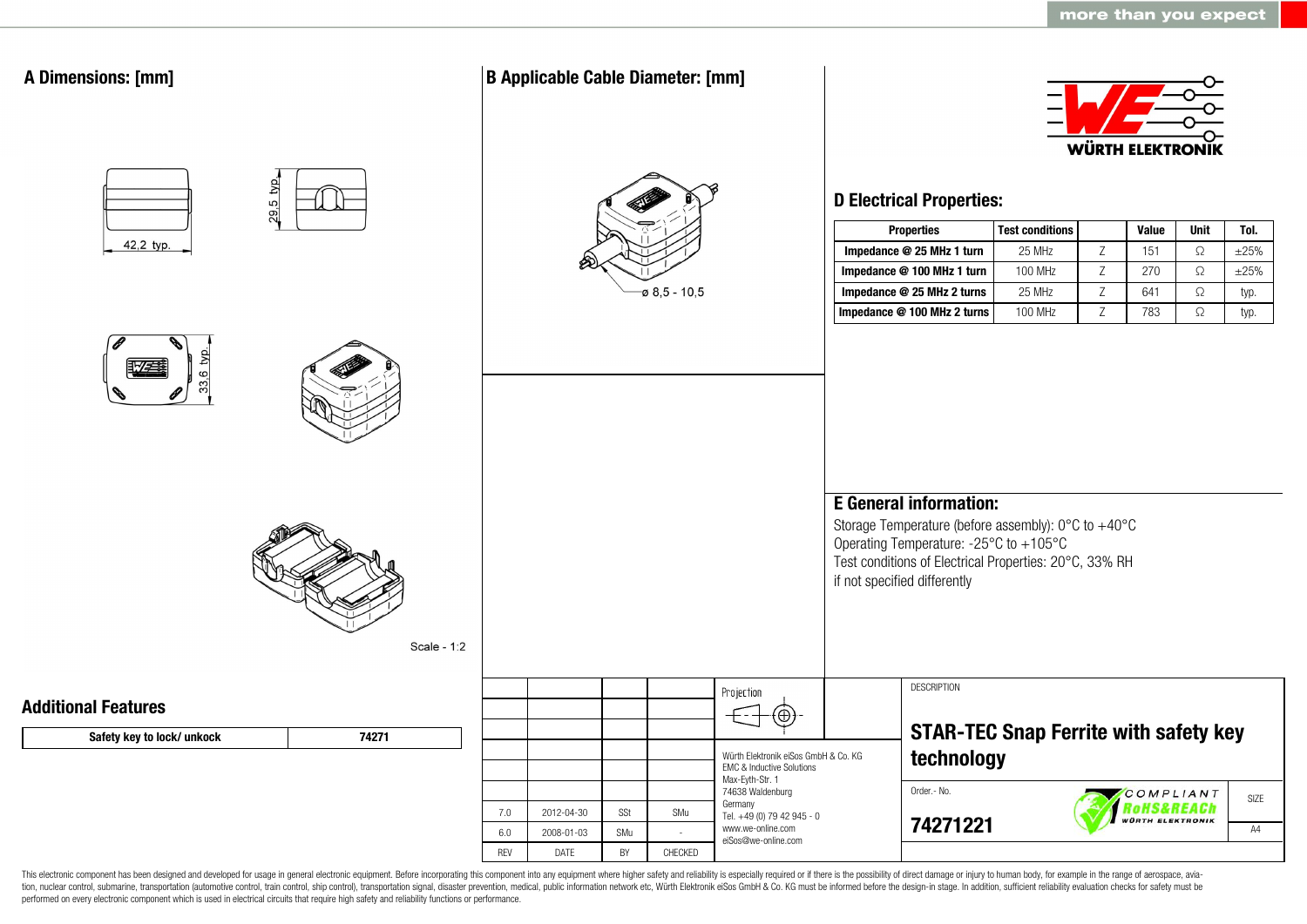

#### **Ferrite core Ferrite core Ferrite core Plastic housing Plastic housing Test cable Test cable Properties** Material Initial permeability Curie temperature Colour Flammability Classification Applicable cable Applicable cable length  $\mu$ <sub>i</sub>  $T_{C}$ **Value** 4 W 620 620 150 Grey UL94-V0 AWG26 90 **Unit** °C mm **Tol.** typ. typ.

**D2 General Properties:**

# **F Typical Impedance Characteristics:**



|            |            |     |                | Projection<br>$\textcircled{\scriptsize\textcircled{\scriptsize\textcirc}}$                     | <b>DESCRIPTION</b> | <b>STAR-TEC Snap Ferrite with safety key</b>     |      |  |  |  |
|------------|------------|-----|----------------|-------------------------------------------------------------------------------------------------|--------------------|--------------------------------------------------|------|--|--|--|
|            |            |     |                | Würth Elektronik eiSos GmbH & Co. KG<br><b>EMC &amp; Inductive Solutions</b><br>Max-Evth-Str. 1 | technology         |                                                  |      |  |  |  |
|            |            |     |                | 74638 Waldenburg                                                                                | Order.- No.        | COMPLIANT                                        | SIZE |  |  |  |
| 7.0        | 2012-04-30 | SSt | SMu            | Germany<br>Tel. +49 (0) 79 42 945 - 0                                                           |                    | <b>TOHS&amp;REACh</b><br><b>WÜRTH ELEKTRONIK</b> |      |  |  |  |
| 6.0        | 2008-01-03 | SMu |                | www.we-online.com<br>eiSos@we-online.com                                                        | 74271221           |                                                  | A4   |  |  |  |
| <b>RFV</b> | DATE       | BY  | <b>CHECKED</b> |                                                                                                 |                    |                                                  |      |  |  |  |

This electronic component has been designed and developed for usage in general electronic equipment. Before incorporating this component into any equipment where higher safety and reliability is especially required or if t performed on every electronic component which is used in electrical circuits that require high safety and reliability functions or performance.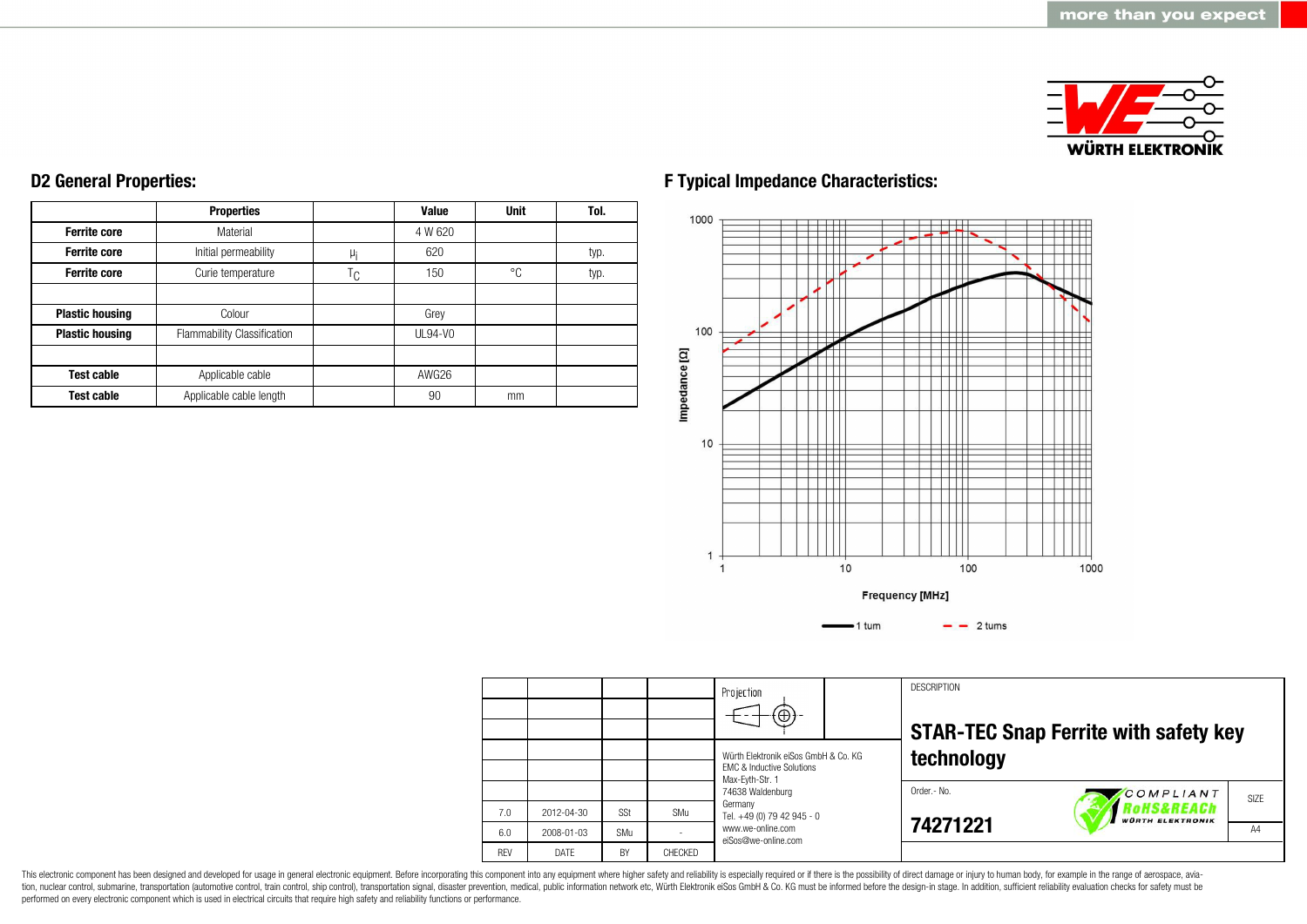# **I Cautions and Warnings:**

# **The following conditions apply to all goods within the product series of WE-STAR TEC of Würth Elektronik eiSos GmbH & Co. KG:**

### **General:**

All recommendations according to the general technical specifications of the data sheet have to be complied with.

The disposal and operation of the product within ambient conditions which probably alloy or harm the component surface has to be avoided.

The packaging of the product is to encase the needed humidity of the plastic housing. To ensure the humidity level, the products have to be stored in this delivered packaging. If not, the products are losing their humidity. In this case you can re-condition the components according to the internal standard WE1883 to ensure the necessary humidity in the plastic.

To ensure the operating mode of the product, the ambient temperature at processing (when the part will be mounted on the cable) has to be in the range of 15 to 25 °C.

Before mounting, the part should be stored for one hour in this condition.

The responsibility for the applicability of customer specific products and the use in a particular customer design is always within the authority of the customer. All technical specifications for standard products do also apply for customer specific products.

Direct mechanical impact to the product and the forcible closing of this shall be prevented as the ferrite material of the ferrite body or the plastic housing could flake or in the worst case it could break.

#### **Product specific:**

Follow all instructions mentioned in the datasheet, especially:

- •The cable diameter must be pointed out, otherwise no warranty will be sustained.
- •Violation of the technical product specifications such as exceeding the nominal rated current will result in the loss of warranty.

|            |            |     |                | Projection<br>$\left( \oplus \right)$                                                           |  | <b>DESCRIPTION</b> | <b>STAR-TEC Snap Ferrite with safety key</b>                 |      |  |  |  |
|------------|------------|-----|----------------|-------------------------------------------------------------------------------------------------|--|--------------------|--------------------------------------------------------------|------|--|--|--|
|            |            |     |                | Würth Elektronik eiSos GmbH & Co. KG<br><b>EMC &amp; Inductive Solutions</b><br>Max-Eyth-Str. 1 |  | technology         |                                                              |      |  |  |  |
| 7.0        | 2012-04-30 | SSt | SMu            | 74638 Waldenburg<br>Germany<br>Tel. +49 (0) 79 42 945 - 0                                       |  | Order.- No.        | COMPLIANT<br><b>OHS&amp;REACh</b><br><b>WÜRTH ELEKTRONIK</b> | SIZE |  |  |  |
| 6.0        | 2008-01-03 | SMu |                | www.we-online.com<br>eiSos@we-online.com                                                        |  | 74271221           |                                                              |      |  |  |  |
| <b>RFV</b> | DATE       | BY  | <b>CHECKED</b> |                                                                                                 |  |                    |                                                              |      |  |  |  |

This electronic component has been designed and developed for usage in general electronic equipment. Before incorporating this component into any equipment where higher safety and reliability is especially required or if t tion, nuclear control, submarine, transportation (automotive control, train control), ship control), transportation signal, disaster prevention, medical, public information network etc. Würth Elektronik eiSos GmbH & Co. KG performed on every electronic component which is used in electrical circuits that require high safety and reliability functions or performance.